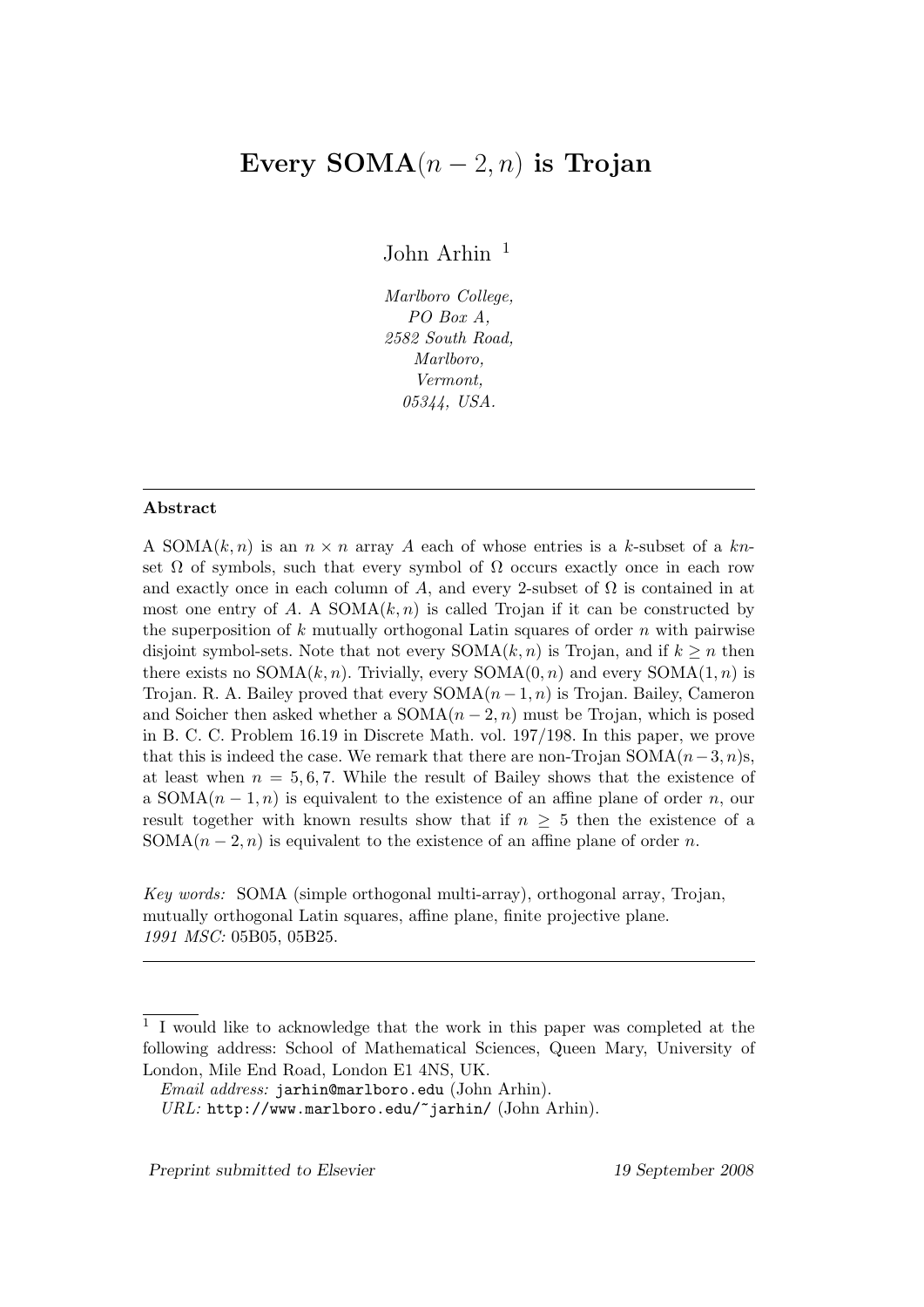## 1 Introduction

Throughout this paper, we let  $k \geq 0$  and  $n \geq 2$  be integers.

**Definition 1** A SOMA, or more specifically a SOMA $(k, n)$ , is an  $n \times n$  array A each of whose entries is a k-subset of a kn-set  $\Omega$  (the symbol-set), such that every symbol of  $\Omega$  occurs exactly once in each row and exactly once in each column of A, and every 2-subset of  $\Omega$  is contained in at most one entry of A.

A SOMA $(k, n)$  can be constructed by the superposition of k mutually orthogonal Latin squares (MOLS) of order  $n$  with pairwise disjoint symbol-sets. If a  $SOMA(k, n)$  can be constructed in such a way then it is said to be *Trojan*. So the notion of a  $SOMA(k, n)$  can be regarded as a generalisation of the notion of k MOLS of order n.

We remark here that the name SOMA was introduced by N. C. K. Phillips and W. D. Wallis, in [12], as an acronym for simple orthogonal multi-array. It is a simple exercise to show that  $k \leq n-1$  is a necessary condition for the existence of a  $SOMA(k, n)$ . Note that this exercise is similar to showing the same necessary condition for the existence of  $k$  MOLS of order n. We illustrate a known Trojan  $SOMA(2,3)$  and a known non-Trojan  $SOMA(2,5)$  in Figures 1 and 2 respectively.

Fig. 1. A Trojan  $SOMA(2,3)$ 

| 14 | 25 | 36 |
|----|----|----|
| 35 | 16 | 24 |
| 26 | 34 | 15 |

A motivation for the study of SOMAs is that a  $SOMA(k, n)$  can exist when the existence of  $k$  MOLS of order  $n$  is impossible or unknown. We remark here that B. C. C. Problem 13.21 (in [7] and in [17]) asks for constructions of  $SOMA(k, n)$ s with precisely this property.

| $2\ 5$ | 39     | 48 | 0 7 | 16 |
|--------|--------|----|-----|----|
| 36     | 45     | 09 | 18  | 27 |
| 47     | 06     | 15 | 29  | 38 |
| 08     | 17     | 26 | 34  | 59 |
| 19     | $2\ 8$ | 37 | 56  | 04 |

Fig. 2. A known non-Trojan SOMA(2,5)

If n is a prime-power then there exists  $n-1$  MOLS of order n, but the existence of  $n-1$  MOLS not of prime-power order is still a major unsolved problem.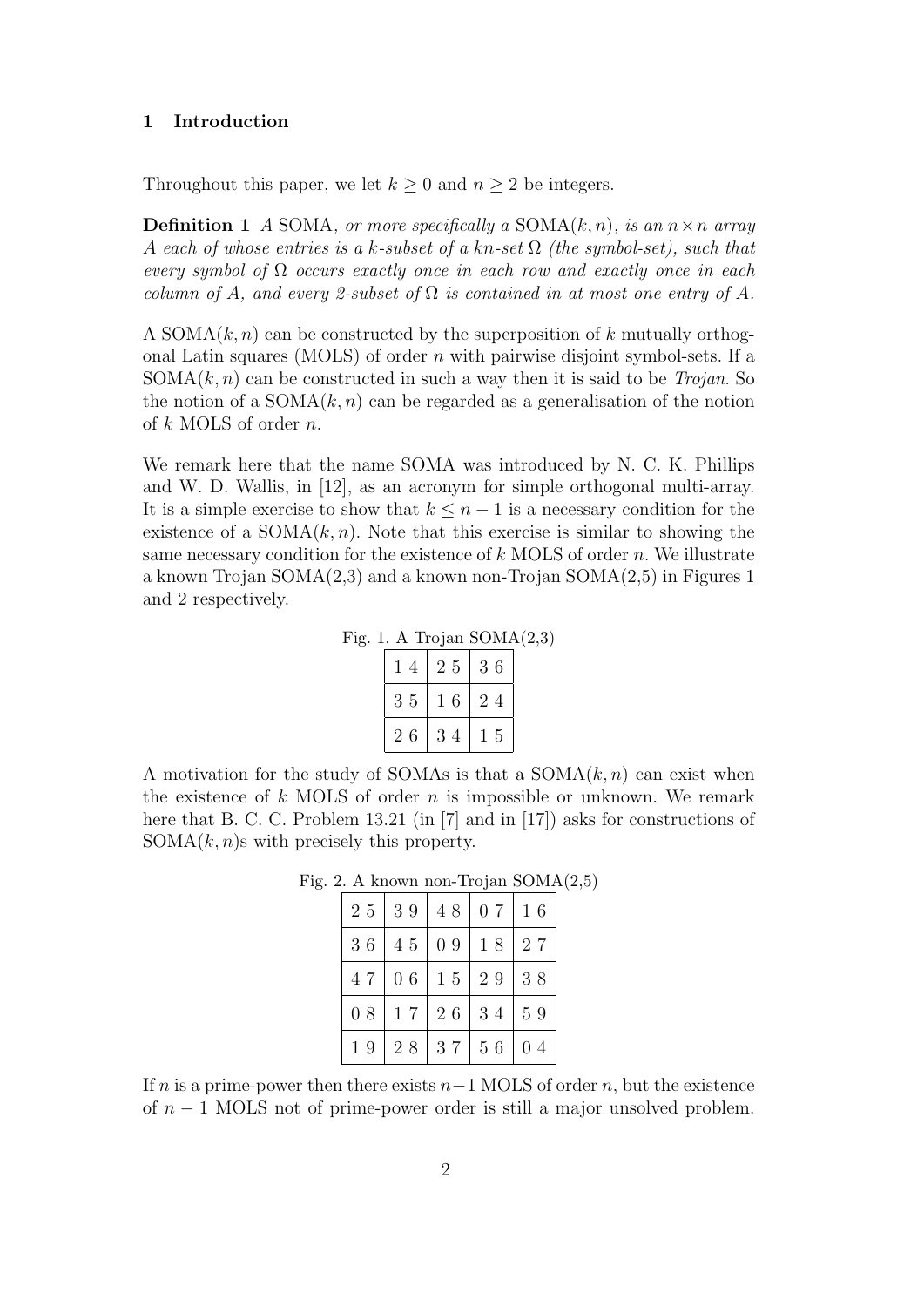The first non-prime-power value of  $n$  is 6. Tarry [16] was the first to show that there do not exist two MOLS of order 6. However, in [12], Phillips and Wallis have constructed many examples of  $SOMA(3,6)$ s. A non-Trojan  $SOMA(3,6)$ due to E. F. Bricknell [6] is shown in Figure 3. Furthermore, in [12], Phillips and Wallis have shown that no  $SOMA(4,6)$  exists. Note that no  $SOMA(5,6)$ exists because a result of R. A. Bailey (in [4]) implies that the existence of such a SOMA is equivalent to the existence of five MOLS of order 6, which of course does not exist.

| $\infty$       |                | $1 \mid 4 \mid 2$ |                               | 5 <sup>5</sup>                           | 3              |
|----------------|----------------|-------------------|-------------------------------|------------------------------------------|----------------|
|                |                |                   |                               | Aa  Dx  ed  BC Xc  Eb                    |                |
| 1              |                |                   | $\infty$   2   5   3          |                                          | $\overline{4}$ |
|                |                |                   |                               | $Xd Bb Ex $ ae $ CD $ Ac                 |                |
| $\overline{4}$ |                |                   | $2 \mid \infty \mid 3 \mid 1$ |                                          | - 5            |
|                |                |                   |                               | DE[Xe Cc Ax ba Bd                        |                |
| $\overline{2}$ |                |                   |                               | $5 \mid 3 \mid \infty \mid 4 \mid$       | $\mathbf{1}$   |
| cb             |                |                   |                               | EA Xa Dd Bx Ce                           |                |
| 5              | 3 <sup>7</sup> |                   |                               | $1 \mid 4 \mid \infty$                   | $\overline{2}$ |
| Cx             |                |                   |                               | $dc \,  AB  \, Xb \,   \, Ee \,   \, Da$ |                |
| 3              | $\overline{4}$ | 5 <sup>1</sup>    | $\mathbf{1}$                  | 2                                        | $\infty$       |
| Be             |                |                   |                               | Ca Db Ec Ad Xx                           |                |

Fig. 3. A known non-Trojan SOMA(3,6)

The next non-prime-power after 6 is 10. It is known that very many examples of two MOLS of order 10 exist, but the existence of three such MOLS is an unsolved problem. On the other hand, Soicher [14] has constructed a non-Trojan SOMA(3,10). Later, in [15], Soicher has constructed a non-Trojan SOMA(4,10).

It is known that there exists three MOLS of order 14, but not whether there exists four such MOLS. However, Soicher [14] has constructed a non-Trojan SOMA(4,14).

One reason for our interest in SOMAs is B. C. C. Problem 13.21, which is discussed above. Another reason for our interest is because of the behaviour of the structure of a SOMA $(k, n)$ , when k is near the end points of  $0 \le k \le n-1$ .

Trivially, when  $k = 0$ , every  $SOMA(0, n)$  is Trojan. When  $k = 1$ , we can see that a  $SOMA(1, n)$  is basically the same thing as a Latin square of order n.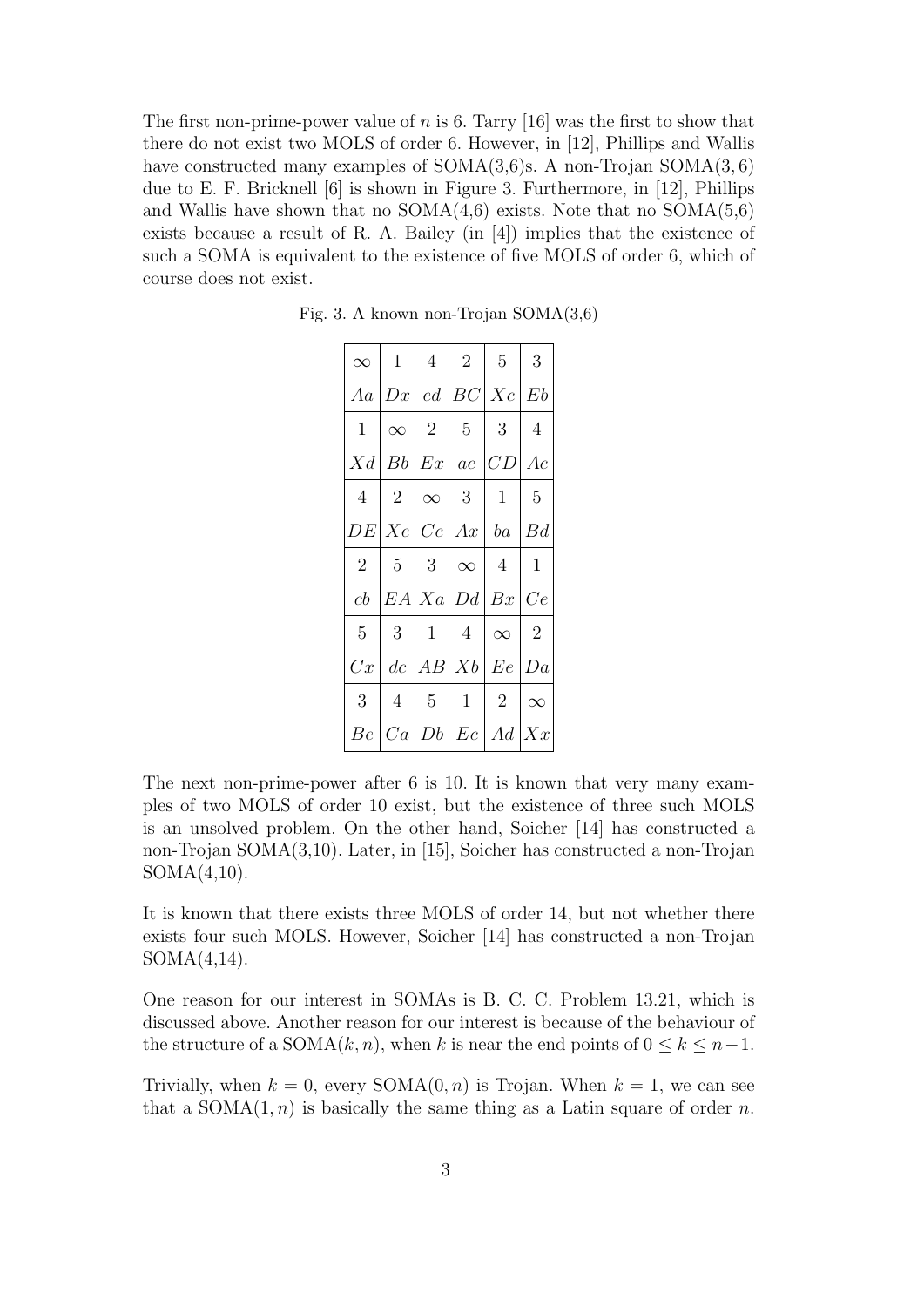Hence, every  $SOMA(1, n)$  is Trojan. R. A. Bailey [4] has proved that every SOMA $(n-1, n)$  is Trojan. So the existence of a SOMA $(n-1, n)$  is equivalent to the existence of  $n-1$  MOLS of order n, and hence to the existence of an affine plane of order  $n$ .

Computational analysis of some examples suggested that a  $SOMA(n-2, n)$  is Trojan. This led Bailey, Cameron and Soicher to pose B. C. C. Problem 16.21 (in [7] and in [18]), which asks whether a  $SOMA(n-2, n)$  must be Trojan. In this paper, we answer this question by showing the following theorem:

**Theorem 2** Every  $SOMA(n-2,n)$  is Trojan.

By this theorem, the existence of a  $SOMA(n-2, n)$  is equivalent to the existence of  $n-2$  MOLS of order n. Shrikhande [13] has shown that  $n-3$  MOLS of order n can be extended in a unique way to  $n-1$  MOLS of order n, when  $n > 5$ . An immediate consequence of this result and of Theorem 2 is the following corollary:

Corollary 3 The existence of a SOMA( $n-2, n$ ) is equivalent to the existence of an affine plane of order n, when  $n > 5$ .

While every  $SOMA(k, n)$  is Trojan, for  $k = 0, 1, n - 1, n - 2$ , it is interesting to note that each  $SOMA(2, n)$  and each  $SOMA(n - 3, n)$  is not necessarily Trojan.

For the case where  $k = 2$ , in [1, Corollary 4.6.2.], we have shown that a non-Trojan SOMA $(2, n)$  exists if and only if  $n \geq 5$ . We remark that this result is based on joint work with M. A. Ollis.

For the case where  $k = n - 3$ , we recall that a known non-Trojan SOMA(2,5) and a known non-Trojan SOMA(3,6) are shown in Figures 2 and Figure 3 respectively. In [1] and in [3], the author has given a construction for a non-Trojan SOMA $(4,7)$ . For the benefit of the reader, we display this non-Trojan  $SOMA(4,7)$  in Figure 4.

| 1258        | 3 11 14 17  | 20 21 23 26 | 9 10 15 24  | 4 18 25 27  | 6 12 13 22  | 7 16 19 28 |
|-------------|-------------|-------------|-------------|-------------|-------------|------------|
| 20 22 25 28 | 1479        | 2 12 16 18  | 5 11 13 21  | 8 10 14 23  | 3 19 24 26  | 6 15 17 27 |
| 4 13 15 19  | 21 22 24 27 | 1 3 6 10    | 2 17 23 28  | 7 11 12 20  | 891625      | 5 14 18 26 |
| 6 7 14 24   | 2 13 25 26  | 8 17 19 22  | 1 16 20 27  | 35928       | 11 15 18 23 | 4 10 12 21 |
| 9 17 18 21  | 561623      | 4 11 24 28  | 12 14 19 25 | 1 15 22 26  | 2 7 10 27   | 381320     |
| 3 12 23 27  | 10 18 19 20 | 571525      | 46826       | 13 16 17 24 | 1 14 21 28  | 291122     |
| 10 11 16 26 | 8 12 15 28  | 9 13 14 27  | 371822      | 26 19 21    | 4 5 17 20   | 1 23 24 25 |

Fig. 4. A known non-Trojan SOMA(4,7)

We recollect that the existence of  $n-1$  MOLS of order n is equivalent to the existence of an affine plane of order  $n$ , which in turn is equivalent to the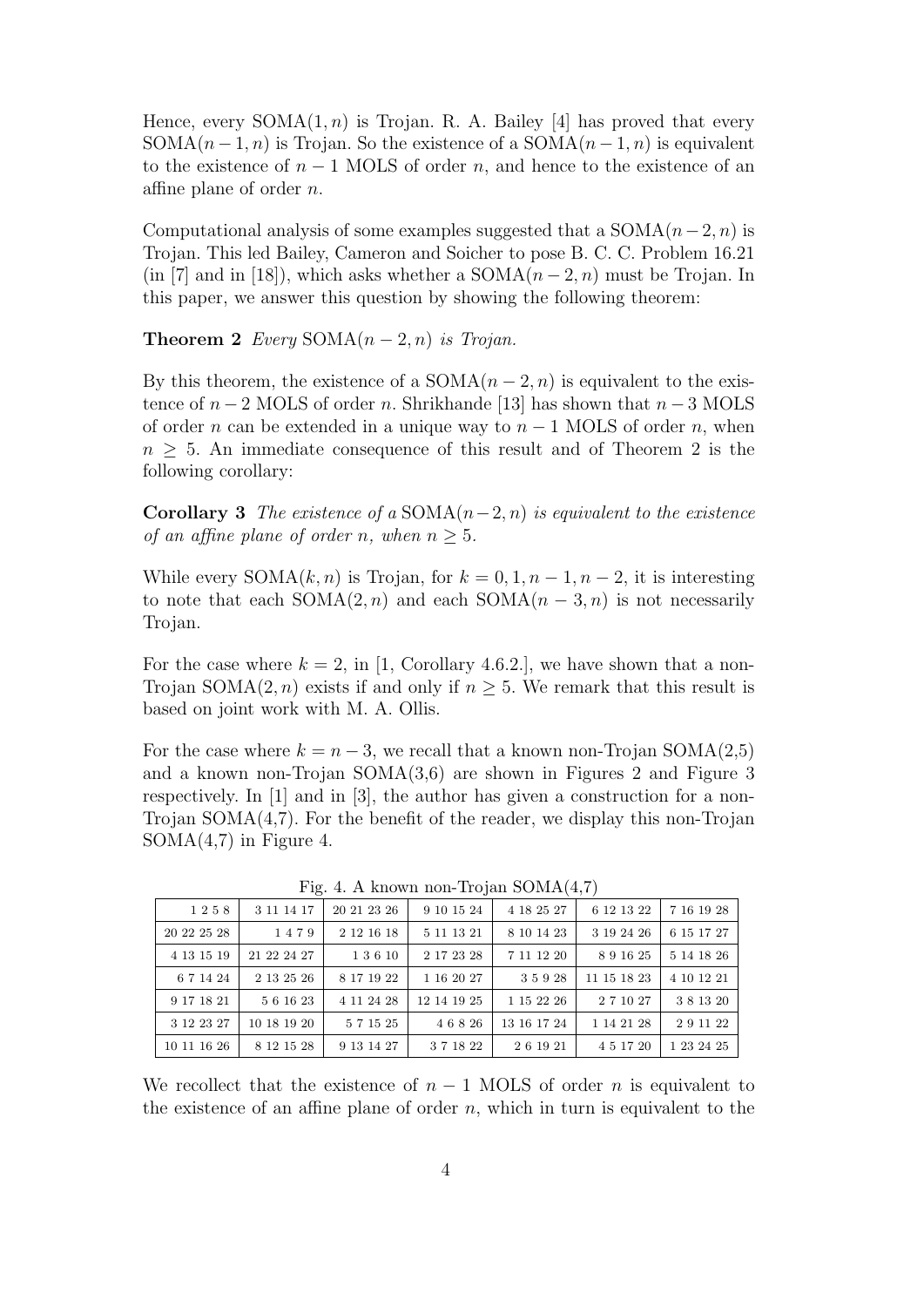existence of a finite projective plane of order  $n$ . By a result of Tarry [16], there do not exist a finite projective plane of order 6. It is known that there do not exist finite projective planes of order 10 and of order 14 (see [14, Problems 1 and 4] for further details). Bailey [4] has shown that a  $SOMA(n-1, n)$  exists exactly when a finite projective plane of order n exists. So there does not exist a SOMA $(n-1, n)$ , when  $n = 6, 10, 14$ . Similarly, by Corollary 3 together with the arguments above, there exists no  $SOMA(4,6)$ , no  $SOMA(8,10)$  and no SOMA(12,14).

In the next section, we reformulate the main result of this paper (Theorem 2) in terms of partial linear spaces with certain properties. This alternative viewpoint will allow us to prove Theorem 2 in Section 4.

## 2 Partial Linear Spaces

A partial linear space  $S = (P, \mathcal{L})$  consists of a set P of points together with a set  $\mathcal L$  of *lines*, where each line is a subset of  $P$  (of cardinality greater than or equal to 2), such that every 2-subset of  $P$  is contained in at most one line (and so every pair of distinct lines intersect in at most one point).

**Definition 4** Let  $v \geq 2$ ,  $n \geq 2$  (as usual) and  $r \geq 0$  be integers. A  $PLS(v, n, r)$  is a partial linear space whose set of points is a v-set, where each line is a n-set, and every point is contained in exactly r lines.

We remember here that an *affine plane of order n* is a  $PLS(n^2, n, n+1)$ , and a finite projective plane of order n is a  $PLS(n^2+n+1, n+1, n+1)$ . Throughout this paper, we denote by [n] the set  $\{1, 2, \ldots, n\}$ .

**Example 5** Let  $S_1 = ([9], \{m_1, m_2, \ldots, m_9\})$  be an ordered pair, where the elements

| $m_1 = \{1, 2, 3\},\$ | $m_2 = \{1,4,5\},\$   | $m_3 = \{1, 6, 7\},\$ |
|-----------------------|-----------------------|-----------------------|
| $m_4 = \{2,4,8\},\$   | $m_5 = \{2,6,9\},\$   | $m_6 = \{3, 5, 7\},\$ |
| $m_7 = \{3, 8, 9\},\$ | $m_8 = \{4, 7, 9\},\$ | $m_9 = \{5,6,8\}.$    |

Then, it is an easy exercise to check that  $S_1$  is a  $PLS(9,3,3)$ .

Two partial linear spaces  $(P, \mathcal{L})$  and  $(P', \mathcal{L}')$  are said to be *isomorphic* if there is a bijection from P to P' that induces a bijection from  $\mathcal L$  to  $\mathcal L'$ .

Let  $\mathcal{S} = (P, \mathcal{L})$  be a partial linear space, where each point is contained in at least two lines. Then, each point  $p \in P$  is uniquely determined by the set of lines that each contain the point p. For each point  $p \in P$ , we let  $\mathcal{L}(p) = \{l \in \mathcal{L} : p \in l\}.$  We then let  $P_{\mathcal{L}} = \{\mathcal{L}(p) : p \in P\}.$  We can easily see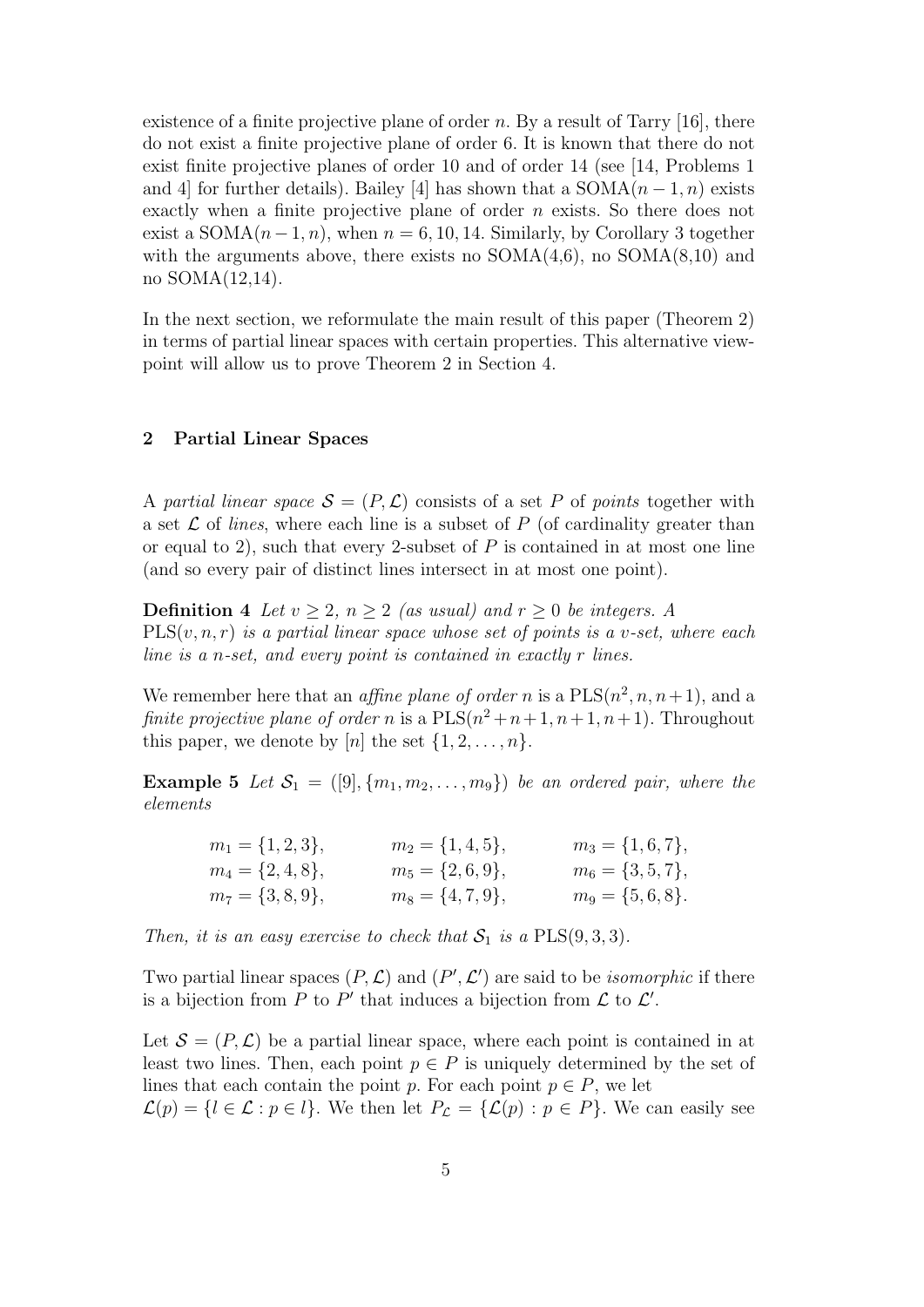that the ordered pair  $S^* = (\mathcal{L}, P_{\mathcal{L}})$  is a partial linear space, and we call  $S^*$  the dual of S. Note that  $(S^*)^*$  (i.e. the dual of the dual of S) is isomorphic to S. It is a simple exercise to show that if S is a  $PLS(v, n, r)$ , where  $r \geq 2$ , then its dual  $S^*$  is a  $PLS(vr/n, r, n)$ .

**Example 6** We recall that a PLS $(9,3,3)$   $S_1$  is given in Example 5. Then, its dual  $(S_1)^* = (\{m_1, m_2, \ldots, m_9\}, \{L(1), L(2), \ldots, L(9)\})$  is a  $PLS(9,3,3),$ where the lines of the dual are as follows:

| $\mathcal{L}(1) = \{m_1, m_2, m_3\}, \quad \mathcal{L}(2) = \{m_1, m_4, m_5\}, \quad \mathcal{L}(3) = \{m_1, m_6, m_7\},\$ |  |
|----------------------------------------------------------------------------------------------------------------------------|--|
| $\mathcal{L}(4) = \{m_2, m_4, m_8\}, \quad \mathcal{L}(5) = \{m_2, m_6, m_9\}, \quad \mathcal{L}(6) = \{m_3, m_5, m_9\},\$ |  |
| $\mathcal{L}(7) = \{m_3, m_6, m_8\}, \quad \mathcal{L}(8) = \{m_4, m_7, m_9\}, \quad \mathcal{L}(9) = \{m_5, m_7, m_8\}.$  |  |

Let A be a  $SOMA(k, n)$  with symbol-set  $\Omega$ , where  $k \geq 1$ . We set  $A(i, j)$ to be the  $(i, j)$ -entry of the SOMA A. For every symbol  $\alpha \in \Omega$ , we let  $l_{\alpha}$ be a subset of the set  $[n] \times [n]$  (Cartesian product) given by the rule that  $(i, j) \in l_{\alpha}$  if and only if  $\alpha \in A(i, j)$ . We then let  $\mathcal{L}_A = \{l_{\alpha} : \alpha \in \Omega\}$ . We also let  $\mathcal{R}^{(n)} = \{R_1^{(n)}\}$  $\mathcal{L}_1^{(n)}, R_2^{(n)}, \ldots, R_n^{(n)}\}$  and  $\mathcal{C}^{(n)} = \{C_1^{(n)}\}$  $C_1^{(n)}, C_2^{(n)}, \ldots, C_n^{(n)}\}$  be two *n*-sets of lines, such that each line  $R_i^{(n)} = \{(i,j) : j = 1, 2, \ldots, n\}$  and each line  $C_j^{(n)} = \{(i, j) : i = 1, 2, ..., n\}$ . So each line  $R_i^{(n)} \in \mathcal{R}^{(n)}$  and each line  $C_j^{(n)} \in \mathcal{C}^{(n)}$  corresponds to the *i*-th row and the *j*-th column of the SOMA $(k, n)$ A respectively. By the definition of the SOMA $(k, n)$  A, we can easily show that the ordered pair  $S_A = ([n] \times [n], \mathcal{L}_A \cup \mathcal{R}^{(n)} \cup \mathcal{C}^{(n)})$  is a  $PLS(n^2, n, k+2)$ .

**Example 7** We recollect that Figure 1 illustrates a Trojan  $SOMA(2,3)$ , which we call B say. Thus  $S_B = ([3] \times [3], \mathcal{L}_B \cup \mathcal{R}^{(3)} \cup \mathcal{C}^{(3)})$  is a  $PLS(9,3,4)$ , where  $\mathcal{L}_B \ = \ \{l_1, l_2, \ldots, l_6\}, \ \mathcal{R}^{(3)} \ = \ \{R^{(3)}_1$  $\{a_1^{(3)}, R_2^{(3)}, R_3^{(3)}\}$  and  $C^{(3)} = \{C_1^{(3)}\}$  $C_1^{(3)}, C_2^{(3)}, C_3^{(3)}\},$ such that the lines

| $l_1 = \{(1,1), (2,2), (3,3)\},\$       | $l_2 = \{(1,2), (2,3), (3,1)\},\$       |
|-----------------------------------------|-----------------------------------------|
| $l_3 = \{(1,3), (2,1), (3,2)\},\$       | $l_4 = \{(1,1), (2,3), (3,2)\},\$       |
| $l_5 = \{(1,2), (2,1), (3,3)\},\$       | $l_6 = \{(1,3), (2,2), (3,1)\},\$       |
| $R_1^{(3)} = \{(1,1), (1,2), (1,3)\},\$ | $R_2^{(3)} = \{(2,1), (2,2), (2,3)\},\$ |
| $R_3^{(3)} = \{(3,1), (3,2), (3,3)\},\$ | $C_1^{(3)} = \{(1,1), (2,1), (3,1)\},\$ |
| $C_2^{(3)} = \{(1,2), (2,2), (2,3)\},\$ | $C_3^{(3)} = \{(1,3), (2,3), (3,3)\}.$  |

Note here that  $S_B$  is an affine plane of order 3.

We now let A be a  $SOMA(k, n)$  with symbol-set  $\Omega$ , where  $k \geq 1$ . Also, we let  $\Upsilon = \{v_1, v_2, \ldots, v_n\}$  and  $\Phi = \{\Phi_1, \Phi_2, \ldots, \Phi_n\}$  be two *n*-set of symbols, such that the sets of symbols  $\Omega$ ,  $\Upsilon$  and  $\Phi$  are pairwise disjoint. Since A is a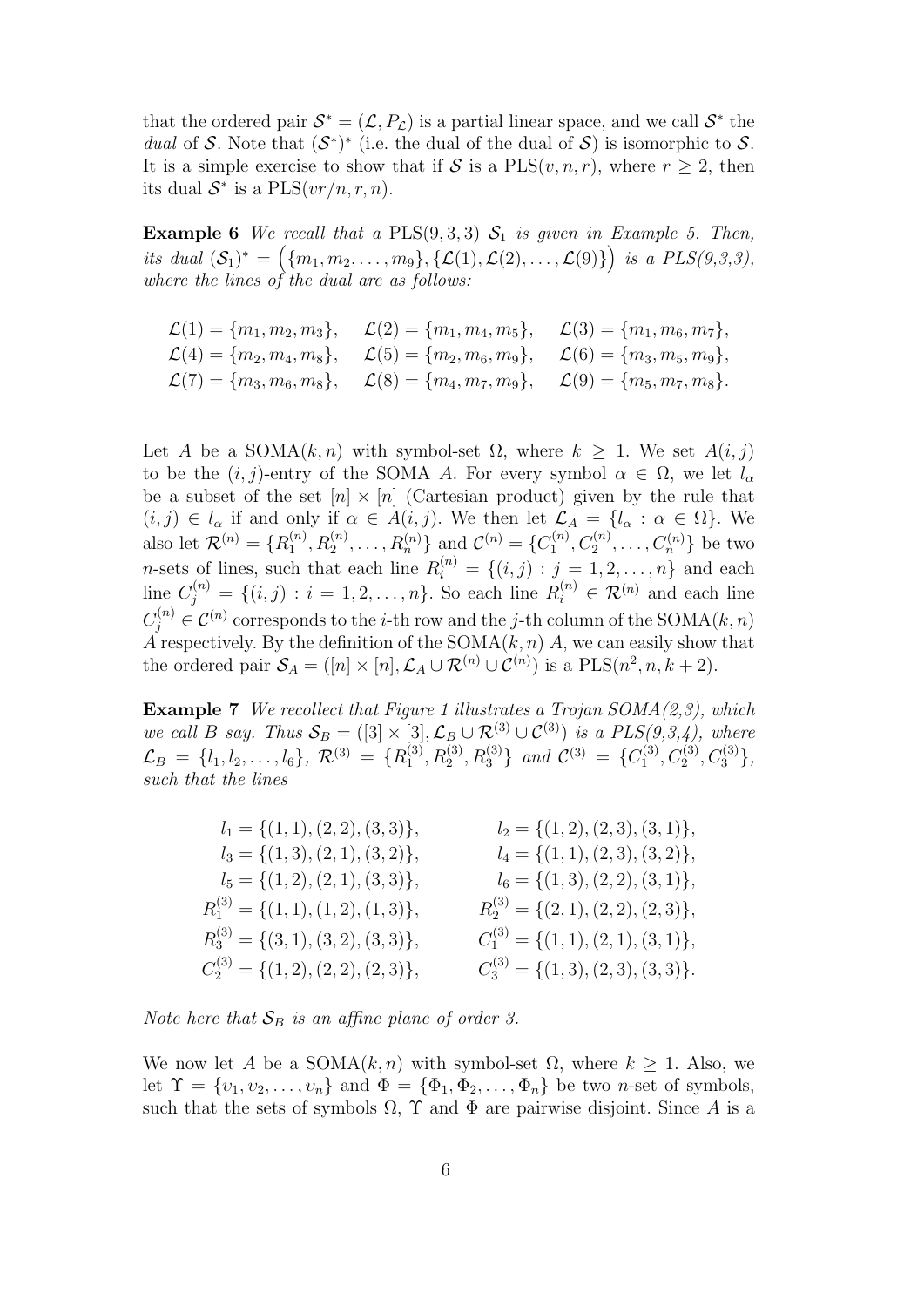$SOMA(k, n)$ , it follows that the ordered pair

$$
\left(\Omega \cup \Upsilon \cup \Phi, \left\{A(i,j) \cup \{v_i, \varphi_j\} : 1 \le i, j \le n\right\}\right)
$$

is a  $PLS(kn + 2n, k + 2, n)$ . Furthermore, it is not difficult to show that this  $PLS(kn+2n, k+2, n)$  is isomorphic to the dual  $(S_A)^*$  of the  $PLS(n^2, n, k+2)$  $\mathcal{S}_A$ .

**Definition 8** Let  $S = (P, \mathcal{L})$  be a PLS $(v, n, r)$ , where  $r \geq 1$ . A decomposition of S is a partition  $\{\mathcal{L}_1, \ldots, \mathcal{L}_m\}$  of the set  $\mathcal L$  of lines into m parts say, such that each ordered pair  $(P, \mathcal{L}_i)$  is a PLS $(v, n, r_i)$ , for some  $r_i \geq 1$ . We then call  $(r_1, \ldots, r_m)$  a type of S.

It is clear that  $\{\mathcal{L}\}\$ is one decomposition of S. If this is the only decomposition then we say that S is indecomposable; otherwise S is said to be decomposable.

**Definition 9** An unrefinable decomposition of the PLS(v, n, r)  $S = (P, \mathcal{L})$ is a decomposition  $\{\mathcal{L}_1, \ldots, \mathcal{L}_m\}$  of S, such that each  $(P, \mathcal{L}_i)$  is indecomposable. Where each  $(P, \mathcal{L}_i)$  is a  $PLS(v, n, r_i)$ , we call  $(r_1, \ldots, r_m)$  an unrefinable decomposition type (or a ud-type) of  $S$ .

Example 10 (Example 5 revisited) An unrefinable decomposition of the  $PLS(9, 3, 3)$   $S_1$  is

$$
\left\{\{m_1, m_8, m_9\}, \{m_2, m_3, m_4, m_5, m_6, m_7\}\right\},\tag{1}
$$

which gives a ud-type of  $(1,2)$ .

Example 11 (Example 6 revisited) An unrefinable decomposition of the  $PLS(9,3,3)$   $(S_1)^*$  (i.e. the dual of the  $PLS(9,3,3)$   $S_1$  given in Example 5) is

$$
\{ \{\mathcal{L}(1), \mathcal{L}(2), \mathcal{L}(5), \mathcal{L}(7), \mathcal{L}(8), \mathcal{L}(9) \}, \{\mathcal{L}(3), \mathcal{L}(4), \mathcal{L}(6) \} \},
$$
 (2)

which gives a ud-type of  $(2,1)$ .

We recall that an affine plane of order  $n$  has a unique resolution into parallel classes. It is easy to see that such a resolution is an unrefinable decomposition of the affine plane of order n, which gives a type of  $(1, 1, \ldots, 1)$  (sequence of length  $n + 1$ ). We highlight this point in the following example:

Example 12 (Example 7 revisited) An unrefinable decomposition of the  $PLS(9,3,4)$   $S_B$  is

$$
\left\{ \{l_1, l_2, l_3\}, \{l_4, l_5, l_6\}, \mathcal{R}^{(3)}, \mathcal{C}^{(3)} \right\}.
$$
 (3)

So  $S_B$  clearly has a ud-type of  $(1,1,1,1)$ .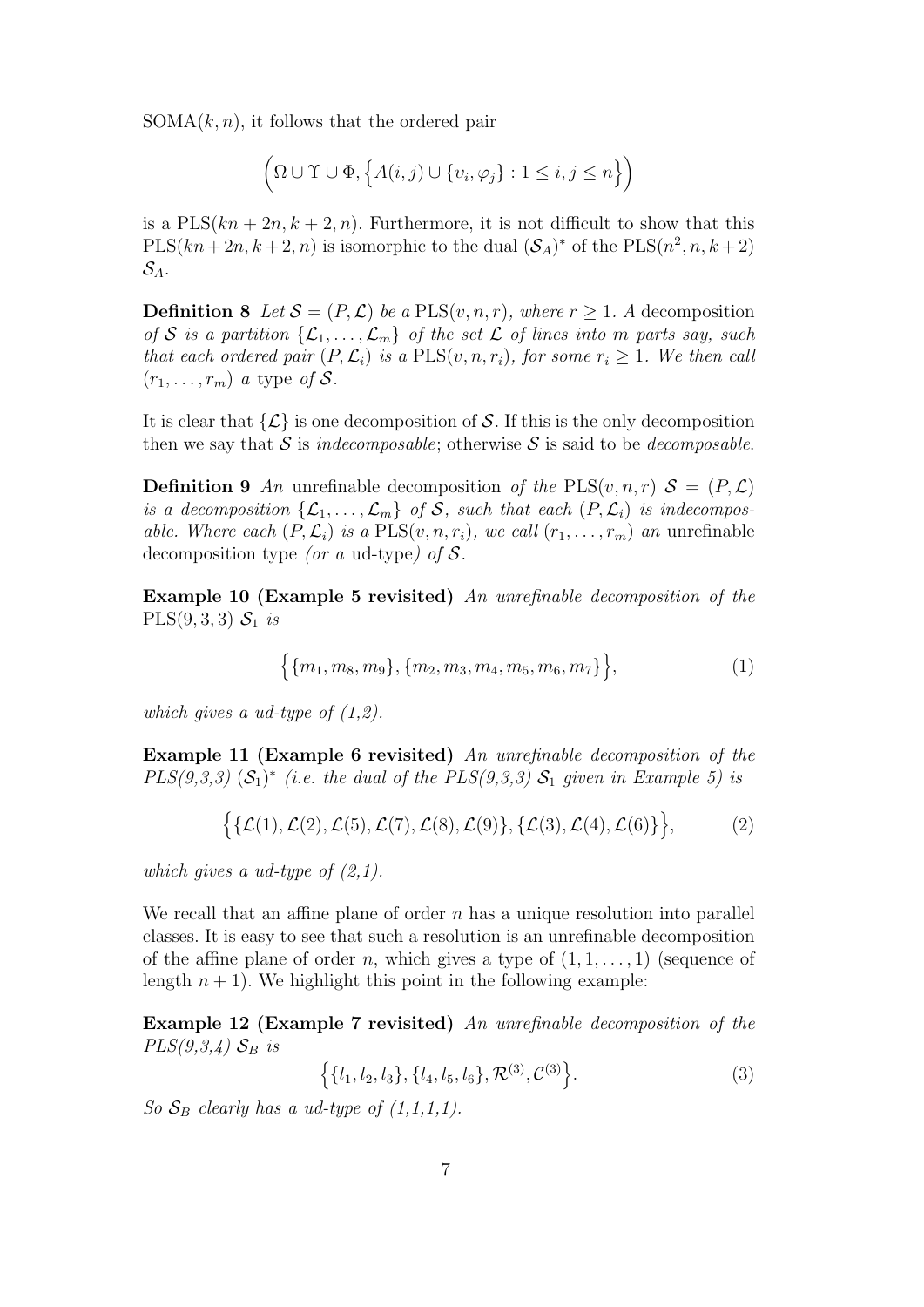Theorem 2 is the main result of this paper. The following proposition can be used to reformulate this result in terms of the types of a  $PLS(v, n, r)$ .

**Proposition 13** Every  $SOMA(n-2, n)$  is Trojan if, and only if, every  $PLS(n^2, n, n)$  of type  $(1, 1, n - 2)$  must have a ud-type of  $(1, 1, ..., 1)$ .

**PROOF.** Let A be  $SOMA(k, n)$  with symbol-set  $\Omega$ , where  $k \geq 1$ . Then, we can construct a  $PLS(n^2, n, k+2)$   $S_A = ([n] \times [n], \mathcal{L}_A \cup \mathcal{R}^{(n)} \cup \mathcal{C}^{(n)}).$  It is not difficult to see that  $\{R^{(n)}, \mathcal{C}^{(n)}, \mathcal{L}_A\}$  is a decomposition of  $\mathcal{S}_A$ , and so  $\mathcal{S}_A$ has a type of  $(1, 1, k)$ . Thus, the existence of a SOMA $(k, n)$  (with  $k \ge 1$ ) implies the existence of a  $PLS(n^2, n, k+2)$  of type  $(1, 1, k)$ . The converse to this result holds, but it is less straightforward to show. We refer the reader to [1, Proposition 1.5.3.] for further details on constructing a  $SOMA(k, n)$  from a PLS $(n^2, n, k+2)$  of type  $(1, 1, k)$ . So the existence of a SOMA $(k, n)$  (with  $k \ge 1$ ) is equivalent to the existence of a  $PLS(n^2, n, k+2)$  of type  $(1, 1, k)$ .

It is a simple exercise to show that a  $SOMA(k, n)$  A is Trojan exactly when the PLS( $n^2, n, k+2$ )  $S_A$  has a decomposition  $\{ \mathcal{R}^{(n)}, \mathcal{C}^{(n)}, \mathcal{L}_1, \ldots, \mathcal{L}_k \}$  into  $k+2$ parts, where each ordered pair  $([n] \times [n], \mathcal{L}_i)$  is a  $\text{PLS}(n^2, n, 1)$ . Obviously, such a decomposition is an unrefinable decomposition of  $S_A$ .

In [1], and more generally in [2], we have shown that every  $PLS(n^2, n, r)$  has a unique unrefinable decomposition. Thus, by the arguments above, showing that every  $SOMA(n-2, n)$  is Trojan is equivalent to showing that every PLS $(n^2, n, n)$  of type  $(1, 1, n-2)$  must have a ud-type of  $(1, 1, \ldots, 1)$  as required.  $\square$ 

## 3 Preliminaries

Given a simple graph  $\Gamma = (V, E)$ , we denote by  $\overline{\Gamma}$  its complement graph. Let  $\mathcal{S} = (P, \mathcal{L})$  be a partial linear space.

Two points are said to be collinear if they are both contained within some line of S. The *collinearity graph* of S is the graph with vertex-set P, where  $\{p, p'\}$  is an edge if and only if p and p' are distinct collinear points in S.

We denote by  $\Delta_{\mathcal{S}}$  the graph with vertex-set  $\mathcal{L}$ , where  $\{l, l'\}$  is an edge if and only if l and l' are disjoint lines of S. Now, we let  $S = (P, \mathcal{L})$  be a partial linear space where every point is contained in at least two lines. Then, its dual  $S^*$  is a partial linear space. Consequently, we can easily show that the graph  $\Delta_{\mathcal{S}}$  of S is isomorphic to the complement graph of the collinearity graph of the dual  $\mathcal{S}^*$  of  $\mathcal{S}$ . Properties of the graph  $\Delta_{\mathcal{S}}$  of a PLS $(v, n, r)$   $\mathcal{S}$  are stated in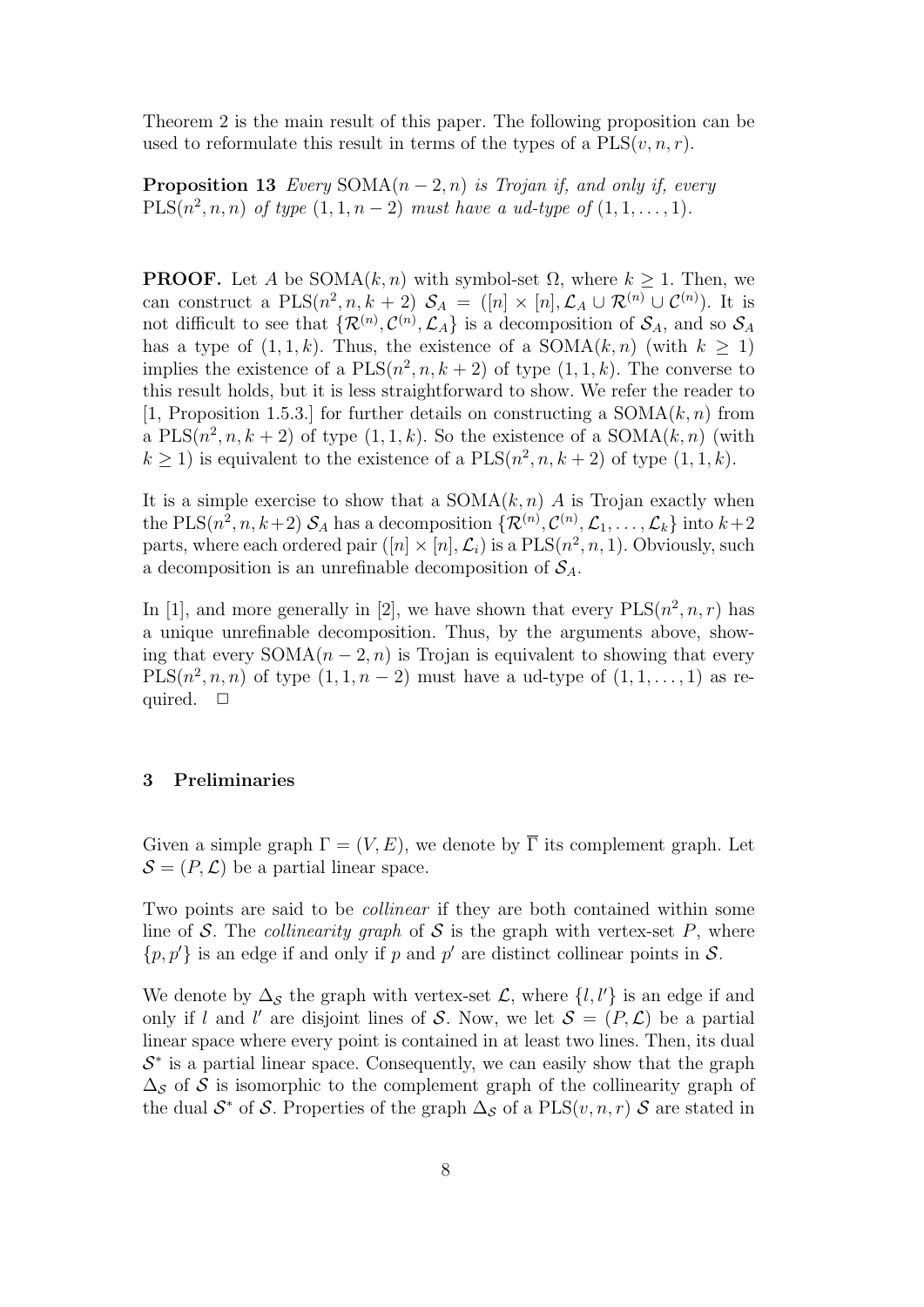Lemma 14 and in Theorem 15 without proof. These results are shown in [1], and shown in more generality in [2].

**Lemma 14** Let  $S = (P, \mathcal{L})$  be a PLS $(v, n, r)$ , where  $r \geq 1$ . Then, the graph  $\Delta_{\mathcal{S}}$  is regular of degree  $n-1+r(v-n^2)/n$ .

**Theorem 15** Let  $S = (P, \mathcal{L})$  be a PLS $(n^2, n, r)$ , where  $r \geq 1$ . We let  $\{\mathcal{L}_1,\ldots,\mathcal{L}_m\}$  be a partition of the set  $\mathcal L$  of lines into m parts say, such that each part  $\mathcal{L}_i$  is the set of vertices of some connected component of the graph  $\Delta_{\mathcal{S}}$ . Then  $\{\mathcal{L}_1,\ldots,\mathcal{L}_m\}$  is the unique unrefinable decomposition of S.

It is clear that Theorem 15 shows that an affine plane of order  $n$  has a unique unrefinable decomposition; however, this result for affine planes was previously known. Uniqueness of unrefinable decomposition of affine planes of order  $n$ follows from more general results of Y. J. Ionin and M. S. Shrikhande (see [10, Proposition 2.5] and [11, Theorem 5.1.15]).

Example 16 (Example 5 revisited) The graph  $\Delta_{\mathcal{S}_1}$  of the PLS(9,3,3)  $\mathcal{S}_1$ is displayed in Figure 5. We can see that this graph is regular of degree 2, which is given by Lemma 14. As is shown by Theorem 15, the connected components of this graph correspond to the elements of the unrefinable decomposition of  $S_1$  in Equation 1.

Fig. 5. A graph of the  $PLS(9, 3, 3)$   $S_1$  in Example 5



**Example 17 (Example 6 revisited)** We illustrate the graph  $\Delta_{(\mathcal{S}_1)^*}$  of the dual  $(S_1)^*$  of  $S_1$  in Figure 6. It is clear that the connected components of this graph correspond to the elements of the unrefinable decomposition of  $(S_1)^*$  in Equation 2.

Example 18 (Example 7 revisited) The graph  $\Delta_{\mathcal{S}_B}$  of the PLS(9,3,4)  $\mathcal{S}_B$ is shown in Figure 7. We can see that the connected components of this graph correspond to the elements of the unrefinable decomposition of  $S_B$  in Equation 3.

The following proposition collects known results on the eigenvalues of a regular graph (i.e. the eigenvalues of the adjacency matrix of the regular graph). We remark that this proposition is shown in graduate texts on algebraic graph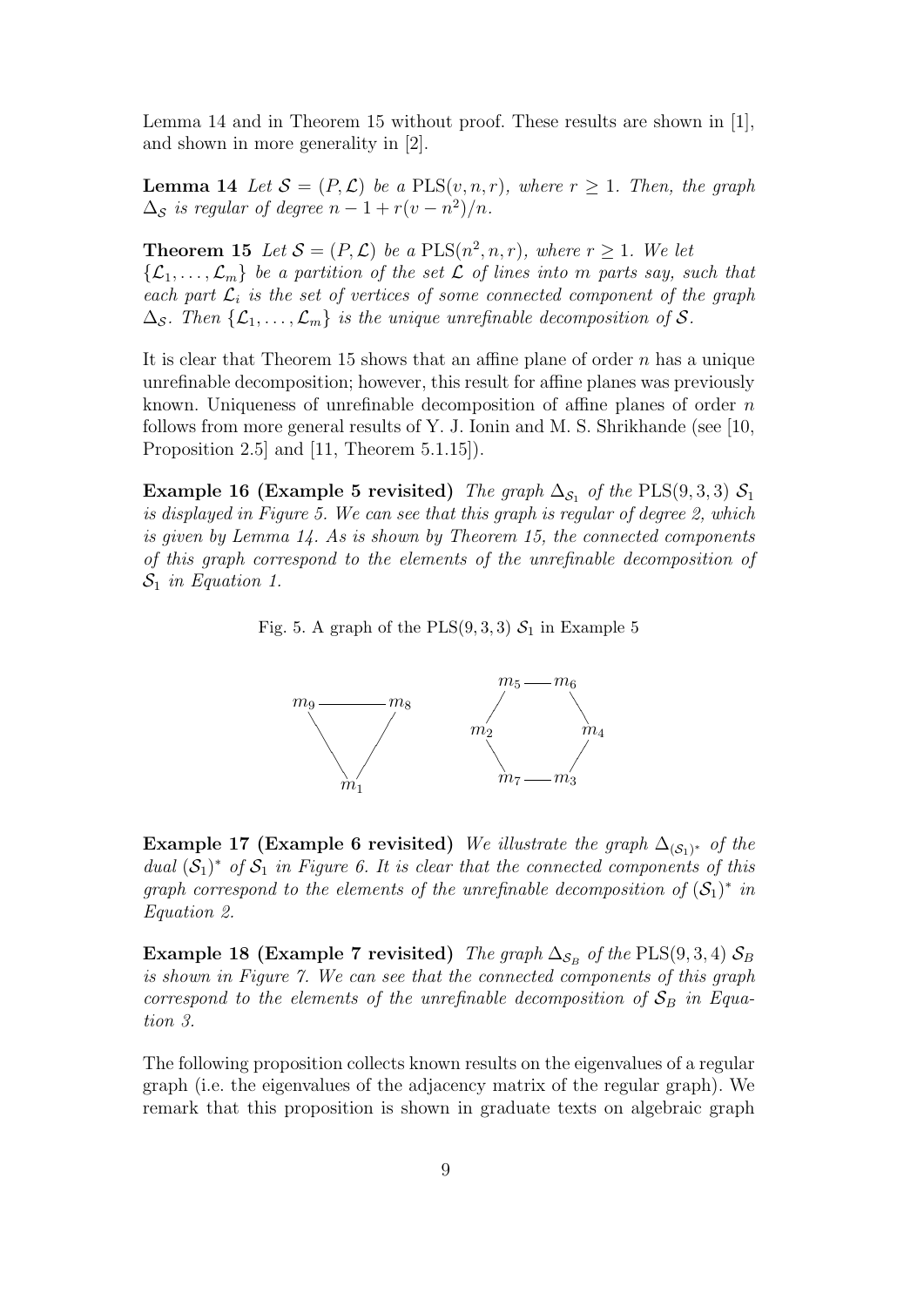Fig. 6. A graph of the dual  $(\mathcal{S}_1)^*$  of  $\mathcal{S}_1$  in Example 6



Fig. 7. A graph of the PLS $(9, 3, 4)$   $\mathcal{S}_B$  in Example 7



theory, in [5] and in [9].

**Proposition 19** Let  $\Gamma$  be a regular graph of degree r. Then

- (1) r is an eigenvalue of  $\Gamma$ ;
- (2) the number of connected components of  $\Gamma$  is the multiplicity of r;
- (3)  $|\lambda| \leq r$ , for every eigenvalue  $\lambda$  of  $\Gamma$ .

The following theorem shows how to obtain the eigenvalues of the complement of a regular graph from the original regular graph. It is shown in [8] and in [9].

**Theorem 20** Let  $\Gamma$  be a regular graph of degree r on v vertices. If  $\Gamma$  has eigenvalues  $r, \lambda_2, \ldots, \lambda_v$  then its complement  $\overline{\Gamma}$  has eigenvalues  $n - r - 1, -1 - \lambda_2$ ,  $\ldots$ ,  $-1 - \lambda_v$  (with the same respective eigenvectors).

Note here that if  $r > \lambda_{i_1} > \cdots > \lambda_{i_m}$  (with  $m \leq v$ ) are the distinct eigenvalues of the graph  $\Gamma$  then the eigenvalues of the graph  $\overline{\Gamma}$  are distinct unless  $n-1-r$ coincides with  $-\lambda_{i_m} - 1$ .

Let  $S = (P, \mathcal{L})$  be a PLS $(v, n, r)$ , where  $r \geq 2$ . Let  $b = v r/n$ . Then, the dual  $\mathcal{S}^* = (\mathcal{L}, P_{\mathcal{L}})$  of S is a PLS $(b, r, n)$ . We denote by  $\mathbf{I}_t$  the  $t \times t$  identity matrix. We let  $N$  be the point-line incidence matrix of  $S$ . In addition, we let  $A$  and  $C$ be the adjacency matrices of the graphs  $\overline{\Delta_{\mathcal{S}^*}}$  and  $\overline{\Delta_{\mathcal{S}}}$  respectively. Then, the following relations hold: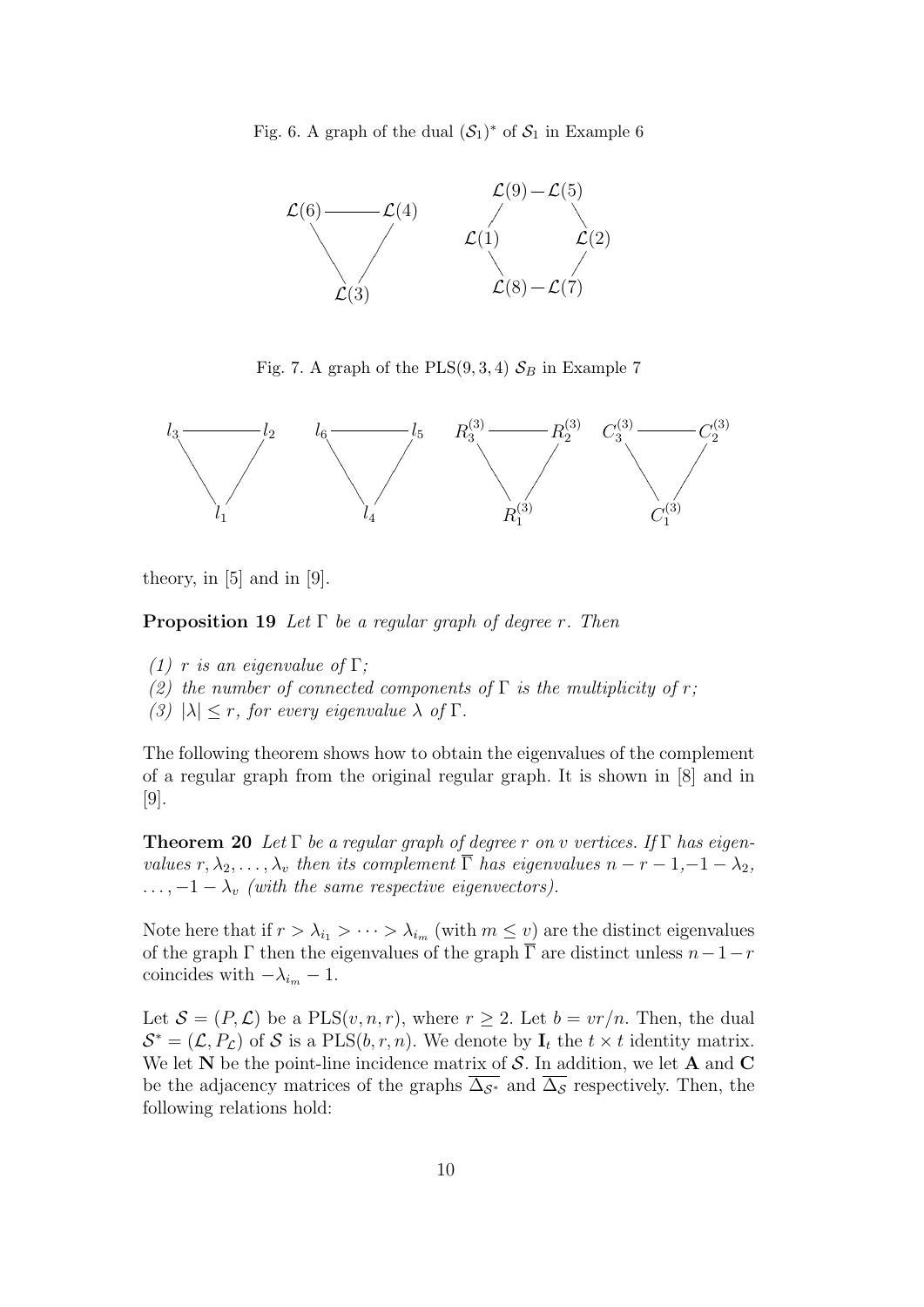$$
NN^T = A + rI_v,
$$
\n<sup>(4)</sup>

$$
\mathbf{N}^T \mathbf{N} = \mathbf{C} + n \mathbf{I}_b. \tag{5}
$$

It clearly follows that an eigenvalue  $\lambda$  of the matrix **A** corresponds to an eigenvalue  $\lambda + r - n$  of the matrix **C**.

Henceforth, we let  $S = (P, \mathcal{L})$  be a  $PLS(n^2, n, n)$ . So its dual  $S^* = (\mathcal{L}, P_{\mathcal{L}})$  is a  $PLS(n^2, n, n)$ .

**Proposition 21** The graphs  $\Delta_{\mathcal{S}^*}$  and  $\Delta_{\mathcal{S}}$  have the same number of connected components.

**PROOF.** It is clear that the graphs  $\Delta_{\mathcal{S}^*}$  and  $\Delta_{\mathcal{S}}$  each have  $n^2$  vertices. By Lemma 14, both graphs  $\Delta_{\mathcal{S}^*}$  and  $\Delta_{\mathcal{S}}$  are regular of degree  $n-1$ . Thus, both graphs  $\overline{\Delta_{\mathcal{S}^*}}$  and  $\overline{\Delta_{\mathcal{S}}}$  are regular of degree  $n^2 - n$ .

Since S is a  $PLS(n^2, n, n)$ , the matrix N of S is square. Consequently, as the matrices  $NN<sup>T</sup>$  and  $N<sup>T</sup>N$  have the same non-zero eigenvalues (with the same multiplicities), the graphs  $\overline{\Delta_{\mathcal{S}^*}}$  and  $\overline{\Delta_{\mathcal{S}}}$  have the same eigenvalues (with the same multiplicities). Thus, by Theorem 20, the graphs  $\Delta_{\mathcal{S}^*}$  and  $\Delta_{\mathcal{S}}$  have the same eigenvalues (with the same multiplicities). Hence, by Proposition 19, the graphs  $\Delta_{\mathcal{S}^*}$  and  $\Delta_{\mathcal{S}}$  have the same number of connected components as required.  $\Box$ 

Computational analysis of some examples of  $PLS(n^2, n, n)$ s give that each  $PLS(4,2,2)$ , each  $PLS(9,3,3)$  and each  $PLS(16,4,4)$  is isomorphic to its dual, but each PLS(25,5,5) is not necessarily isomorphic to its dual. Moreover, this analysis gives that each PLS(25,5,5) does not necessarily have the same udtype as its dual.

## 4 Proof of Theorem 2

We recollect that  $S = (P, \mathcal{L})$  is a  $PLS(n^2, n, n)$ , and its dual  $S^* = (\mathcal{L}, P_{\mathcal{L}})$ is a PLS $(n^2, n, n)$ . For points  $p, q \in P$ , we let  $p \sim q$  if and only if the lines  $\mathcal{L}(p)$  and  $\mathcal{L}(q)$  of the dual  $\mathcal{S}^*$  of S are disjoint. Thus  $p \sim q$  exactly when p and q are distinct non-collinear points in S. We denote by  $\Gamma_{\mathcal{S}}$  the graph with vertex-set P, where  $\{p, q\}$  is an edge if and only if  $p \sim q$ . Thus  $\{p, q\}$  is an edge of the graph  $\Gamma_{\mathcal{S}}$  if and only if  $\{\mathcal{L}(p),\mathcal{L}(q)\}\$ is an edge of the graph  $\Delta_{\mathcal{S}^*}$ . So the graphs  $\Gamma_{\mathcal{S}}$  and  $\Delta_{\mathcal{S}^*}$  are isomorphic.

**Lemma 22** Let l,  $l' \in \mathcal{L}$  be disjoint lines of S. Then, for each point  $p \in l$ , there exists some point  $q \in l'$  such that  $p \sim q$ .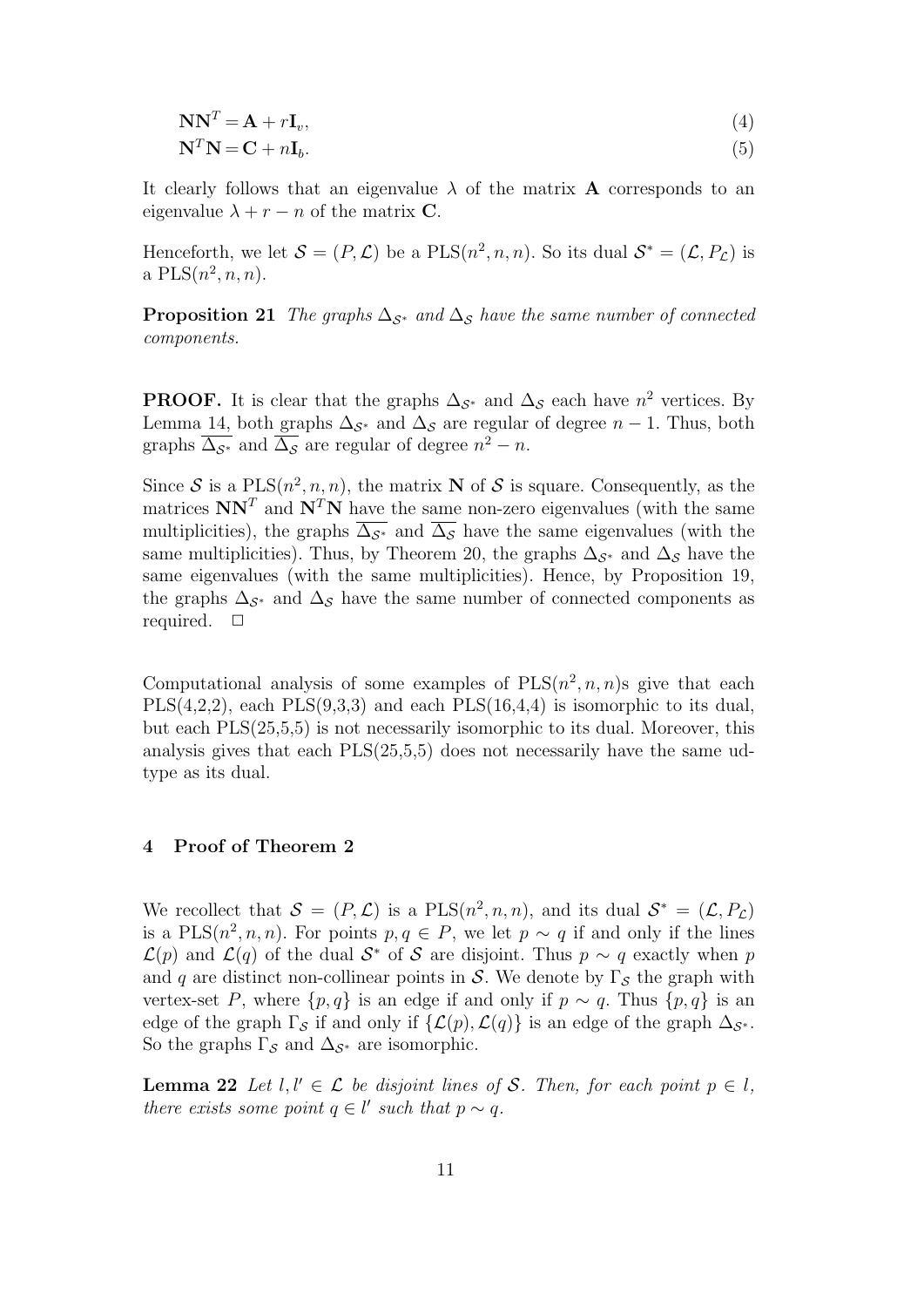**PROOF.** Let  $p \in l$  be a point. For a proof by contradiction, suppose that  $p \nsim q$  for every point  $q \in l'$ . It clearly follows that  $\{p, q\}$  is a subset of some line of S, where  $p \neq q$ , for every point  $q \in l'$ .

The definition of S gives that the line  $l'$  of S has cardinality n, and the existence of exactly n lines of  $S$  (including the line l) that each contain the point  $p \in P$ . Consequently, as S is a partial linear space, we have a contradiction that the lines l and l' of S are not disjoint. Hence, for each point  $p \in l$ , there exists some point  $q \in l'$  such that  $p \sim q$  as required.  $\Box$ 

Example 23 (Examples 5 and 6 revisited) We recall that Figure 6 displays the graph  $\Delta_{(\mathcal{S}_1)^*}$  of the dual  $(\mathcal{S}_1)^*$  of  $\mathcal{S}_1$ . Consider the disjoint lines  $m_2 = \{1,4,5\}$  and  $m_5 = \{2,6,9\}$  of  $S_1$ . It is easy to see that  $(1,9)$ ,  $(4,6)$ , (5,2) are ordered pairs  $(p, q)$ , where the points  $p \in m_2$  and  $q \in m_5$  are such that the lines  $\mathcal{L}(p)$  and  $\mathcal{L}(q)$  of the dual  $(\mathcal{S}_1)^*$  of  $\mathcal{S}_1$  are adjacent in the graph  $\Delta_{(\mathcal{S}_1)^*}.$ 

**Proposition 24** Let M be a subset of the set L of lines of S, such that M is a partition of the set P of points. We let  $l \in \mathcal{M}$  be a line. Then, for each point  $p \in P \setminus l$ , there exists a unique point  $q \in l$  such that  $p \sim q$ .

**PROOF.** Let  $p \in P \setminus l$  be a point. Since the set M of lines partitions the set P of points, there exists a unique line  $l' \in \mathcal{M}$  that contains the point p. Thus, by Lemma 22, there exists some point  $q \in l$  such that  $p \sim q$ . So for each point  $p \in P \setminus l$ , there exists some point  $q \in l$  such that  $p \sim q$ .

We recall that the dual  $S^*$  of S is a  $PLS(n^2, n, n)$ . Consequently, by Lemma 14, the graph  $\Delta_{\mathcal{S}^*}$  is regular of degree  $n-1$ . Thus, as the graphs  $\Delta_{\mathcal{S}^*}$  and  $\Gamma_{\mathcal{S}}$ are isomorphic, the graph  $\Gamma_{\mathcal{S}}$  is regular of degree  $n-1$ . Obviously, the line  $l \in \mathcal{M}$  and the set  $P \setminus l$  have cardinalities n and  $n^2 - n$  respectively. Using the arguments above together with the Pigeonhole Principle, we can show the required result.  $\Box$ 

Example 25 (Examples 5 and 6 revisited) We recall that Equation 1 is an unrefinable decomposition of  $S_1$  that gives a ud-type of (1,2), and Figure 6 illustrates the graph  $\Delta_{(\mathcal{S}_1)^*}$  of the dual  $(\mathcal{S}_1)^*$  of  $\mathcal{S}_1$ . We can see that  ${m_1, m_8, m_9}$  is a subset of the set of lines of  $S_1$  that partitions the set [9] of points. From this subset of lines, we fix a line  $m_1 = \{1, 2, 3\}$ . It is not difficult to see that  $(4,3)$ ,  $(5,2)$ ,  $(6,3)$ ,  $(7,2)$ ,  $(8,1)$ ,  $(9,1)$  are ordered pairs  $(p,q)$ , where the point  $p \in \{4, 5, \ldots, 9\}$ , and where q is the unique point  $q \in m_1$  such that the lines  $\mathcal{L}(p)$  and  $\mathcal{L}(q)$  of the dual  $(\mathcal{S}_1)^*$  of  $\mathcal{S}_1$  are adjacent in the graph  $\Delta_{(\mathcal{S}_1)^*}.$ 

**Corollary 26** Let  $\{\mathcal{R}, \mathcal{C}, \mathcal{L}'\}$  be a decomposition of S, such that the elements  $\mathcal R$  and  $\mathcal C$  each partition the set P of points. Then: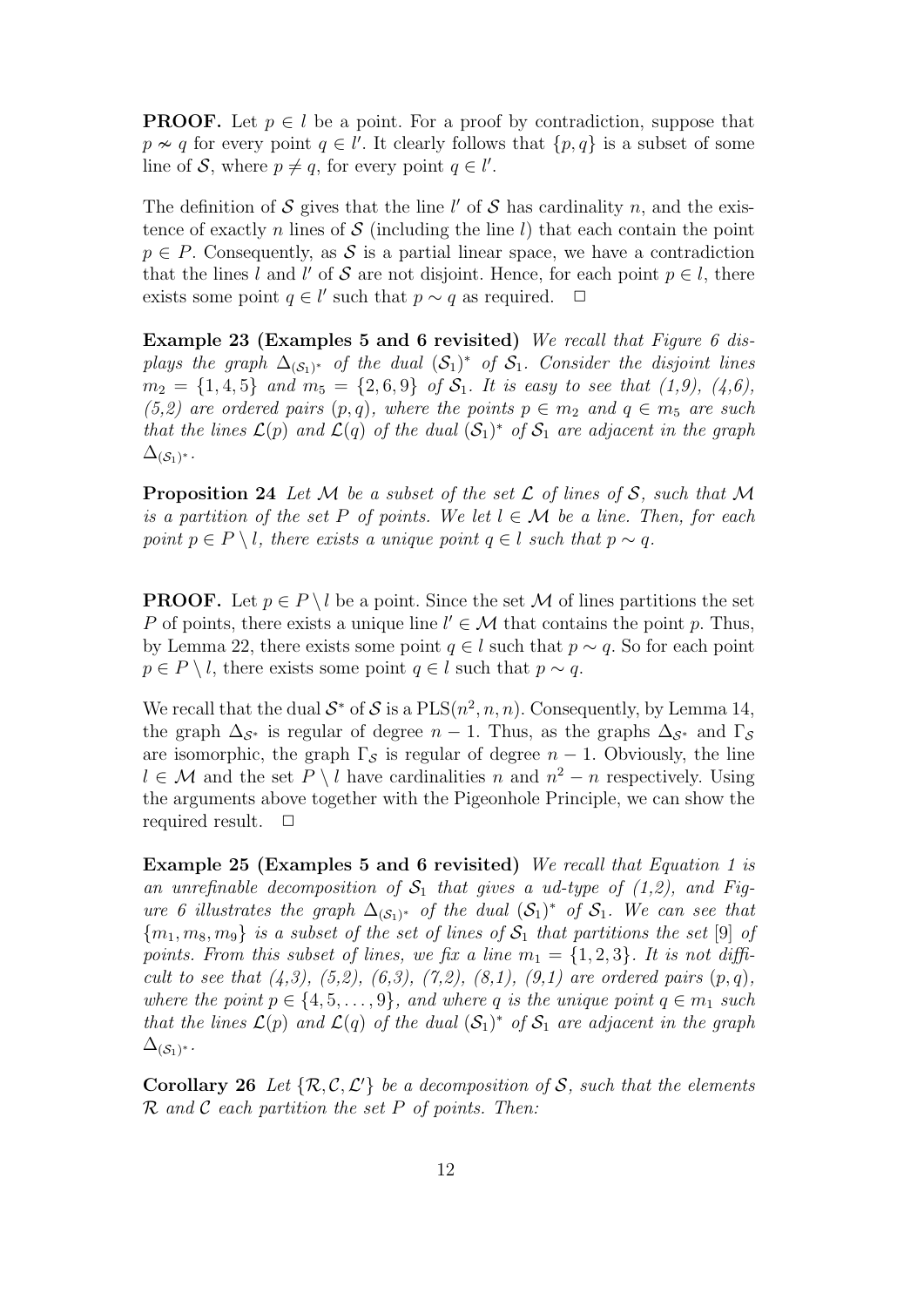- (1) Each point  $p \in P$  corresponds a unique matching of  $n-1$  edges of the graph  $\Gamma_{\mathcal{S}}$  that partitions the set  $R \Delta C$  (symmetric difference), where the lines  $R \in \mathcal{R}$  and  $C \in \mathcal{C}$  are such that the point  $p \in R \cap C$ .
- (2) Each edge  $\{p, p'\}$  of the graph  $\Gamma_{\mathcal{S}}$  is a subset of exactly two elements of the set  $\{R \triangle C : R \in \mathcal{R}, C \in \mathcal{C}\}.$

## PROOF.

Part 1:

We have that R and C are subsets of the set  $\mathcal L$  of lines of S that each partition the set P of points. Since S is a partial linear space, any two distinct lines of S intersect in at most one point. So each point  $p \in P$  corresponds to the set  $R \triangle C$ , where the lines  $R \in \mathcal{R}$  and  $C \in \mathcal{C}$  are such that the point  $p \in R \cap C$ .

Fix a point  $p \in P$ . Let the set  $R \triangle C$  correspond to the point p as described above. Consider another point  $q \in R \triangle C$ . By Proposition 24, there exists a unique point  $q' \in R \triangle C$  such that  $q \sim q'$ . Thus, there exists a unique matching of  $n-1$  edges of the graph  $\Gamma_{\mathcal{S}}$  that partitions the set  $R\Delta C$ . Hence, the result as stated in Part 1 follows as required.

Part 2:

Let  $p, p' \in P$  be points such that  $p \sim p'$  (and so these points are distinct). We recall that the subsets R and C of the set L lines of S each partition the set P of points, and any two lines of  $\mathcal S$  intersect in at most one point. So there exists unique lines  $R_1, R_2, C_1, C_2$ , where  $R_1, R_2 \in \mathcal{R}$  and  $C_1, C_2 \in \mathcal{C}$ , such that the points  $p \in R_1 \cap C_1$  and  $p' \in R_2 \cap C_2$ . Therefore, there exists two unique points  $q, q' \in P$  such that the points  $q \in R_1 \cap C_2$  and  $q' \in R_2 \cap C_1$ . It now follows that the sets  $R_1 \Delta C_2$  and  $R_2 \Delta C_1$  are the only elements of  $\{R \Delta C : R \in \mathcal{R}, C \in \mathcal{C}\}\$ that contain the set  $\{p, p'\}$ . Hence, each edge  $\{p, p'\}$  of the graph  $\Gamma_{\mathcal{S}}$  is a subset of exactly two elements of the set  $\{R \Delta C : R \in \mathcal{R}, C \in \mathcal{C}\}\$ as required.  $\Box$ 

Proof of Theorem 2 By Proposition 13, we can prove this theorem by showing that every  $PLS(n^2, n, n)$  of type  $(1, 1, n-2)$  must have a ud-type of  $(1, 1, \ldots, 1).$ 

Again, we let  $\mathcal{S} = (P, \mathcal{L})$  be a  $PLS(n^2, n, n)$  of type  $(1, 1, n-2)$ . So its dual  $\mathcal{S}^* = (\mathcal{L}, P_{\mathcal{L}})$  is a PLS $(n^2, n, n)$ . We let  $\{\mathcal{R}, \mathcal{C}, \mathcal{L}'\}$  be a decomposition of  $\mathcal{S}$ which gives a type of  $(1, 1, n - 2)$ , such that the elements R and C each partition the set P of points. Consequently, by Theorem 15, the graph  $\Delta_S$  is disconnected. By Proposition 21, and as the graphs  $\Delta_{\mathcal{S}^*}$  and  $\Gamma_{\mathcal{S}}$  are isomorphic, the graph  $\Gamma_{\mathcal{S}}$  is disconnected.

Let  $P' \subseteq P$  be the set of vertices for a connected component of the graph  $\Gamma_{\mathcal{S}}$ , and we let  $\Gamma'$  be the graph given by this connected component. In addition,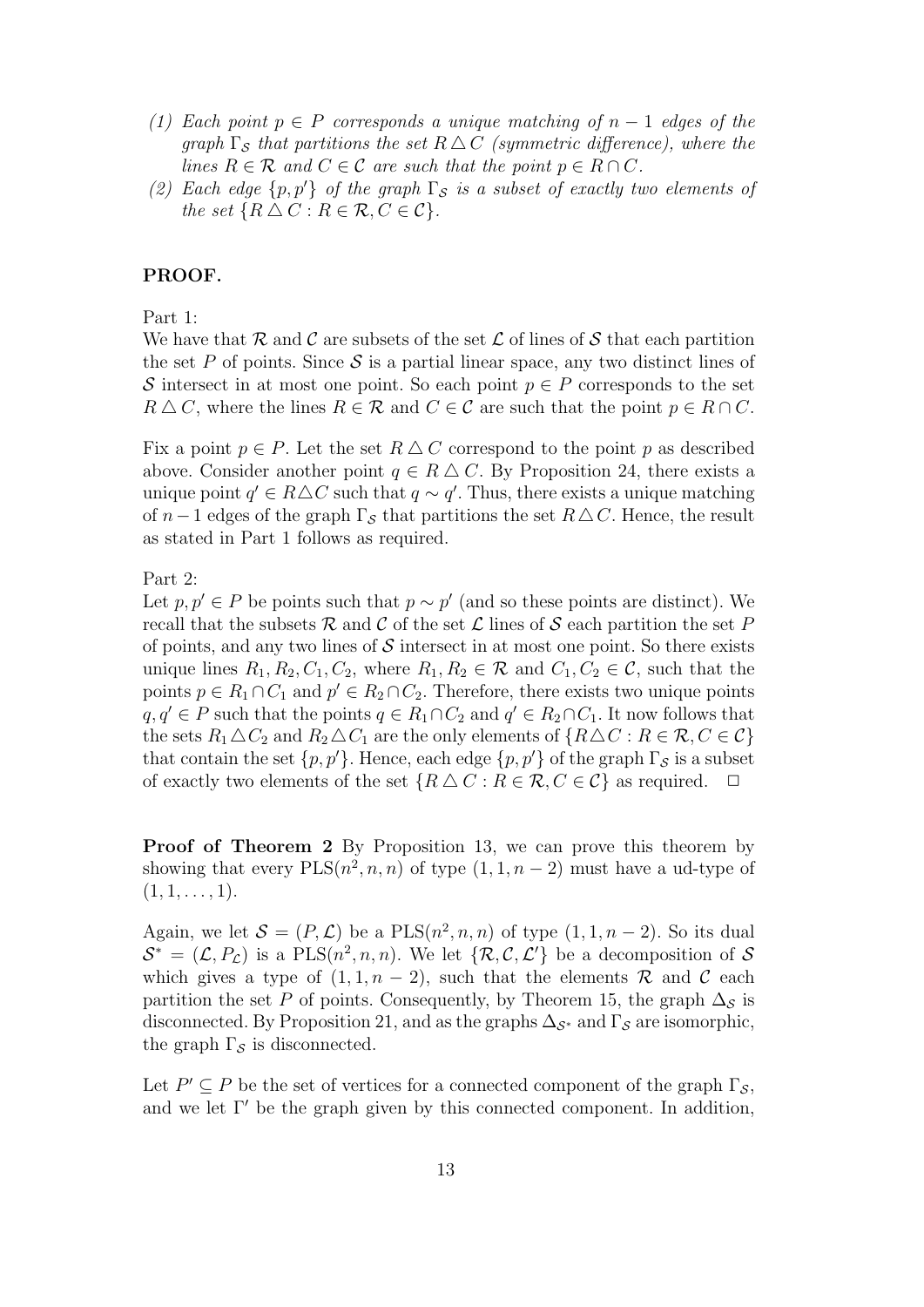we let  $P'_{\mathcal{L}} = {\{\mathcal{L}(p) : p \in P'\}}$ . So  $P'_{\mathcal{L}}$  is the set of vertices for some connected component of the graph  $\Delta_{\mathcal{S}^*}$ , which corresponds in an obvious way to the set  $P'.$ 

Recall that  $S^* = (\mathcal{L}, P_{\mathcal{L}})$  is a PLS $(n^2, n, n)$ . By Theorem 15, the ordered pair  $(\mathcal{L}, P'_{\mathcal{L}})$  is a PLS $(n^2, n, r')$  for some  $r' \geq 1$ . Thus  $|P' \cap l| = r'$ , for every line l of S. Note here that the sets  $P'$  and  $P'_{\mathcal{L}}$  each have cardinality  $r'n$ .

For a proof by contradiction, suppose that the integer  $r' \geq 2$ . We now count in two different ways the number of edges of the graph  $\Gamma'$ .

Since  $S^*$  is a PLS $(n^2, n, n)$ , Lemma 14 gives that the graph  $\Delta_{S^*}$  is regular of degree  $n-1$ . Consequently, the graph  $\Gamma_{\mathcal{S}}$  is regular of degree  $n-1$  because the graphs  $\Delta_{\mathcal{S}^*}$  and  $\Gamma_{\mathcal{S}}$  are isomorphic. Thus, the graph  $\Gamma'$  has  $r'n(n-1)/2$ edges.

On the other hand, Corollary 26 implies that each point  $p \in P'$  corresponds to a unique matching of  $r' - 1$  edges of the graph  $\Gamma'$  that partitions the set  $(R \triangle C) \cap P'$ , where the lines  $R \in \mathcal{R}$  and  $C \in \mathcal{C}$  of S are such that the point  $p \in R \cap C$ . Also, by Corollary 26, each edge  $\{p, p'\}$  of the graph  $\Gamma'$  is a subset of exactly two elements of the set  $\{(R \triangle C) \cap P': R \in \mathcal{R}, C \in \mathcal{C}\}\)$ . Thus, the graph  $\Gamma'$  has  $r'n(r'-1)/2$  edges.

It now follows that

$$
\frac{r'n(r'-1)}{2} = \frac{r'n(n-1)}{2},
$$

which implies that  $r'n(n - r') = 0$ . Thus  $r' = n$ , since  $r' \geq 2$  and  $n \geq 2$ . Hence, the graph  $\Gamma_{\mathcal{S}}$  is connected. So our supposition that the integer  $r' \geq 2$ implies that the graph  $\Gamma_{\mathcal{S}}$  is connected, which clearly contradicts our earlier deduction that the graph  $\Gamma_{\mathcal{S}}$  is disconnected.

By the arguments above, the graph  $\Gamma_{\mathcal{S}}$  must be n copies of the complete graph  $K_n$  on *n* vertices. So the graph  $\Delta_{\mathcal{S}^*}$  is *n* copies of the graph  $K_n$ , because the graphs  $\Delta_{\mathcal{S}^*}$  and  $\Gamma_{\mathcal{S}}$  are isomorphic. Consequently, by Proposition 21, the graph  $\Delta_{\mathcal{S}}$  must be *n* copies of the graph  $K_n$ . Thus, by Theorem 15, the PLS $(n^2, n, n)$ S is of ud-type  $(1, 1, \ldots, 1)$ . Hence, we have shown that every  $PLS(n^2, n, n)$  of type  $(1, 1, n-2)$  must have a ud-type of  $(1, 1, \ldots, 1)$  as required.  $\Box$ 

## 5 Further work on non-Trojan SOMAs

Let  $N(n)$  be the largest value of k for which there exists a Trojan SOMA $(k, n)$ (or equivalently k MOLS of order n). We let  $M(n)$  be the largest value of k for which there exists a non-Trojan  $SOMA(k, n)$ . Note here that Soicher [14] has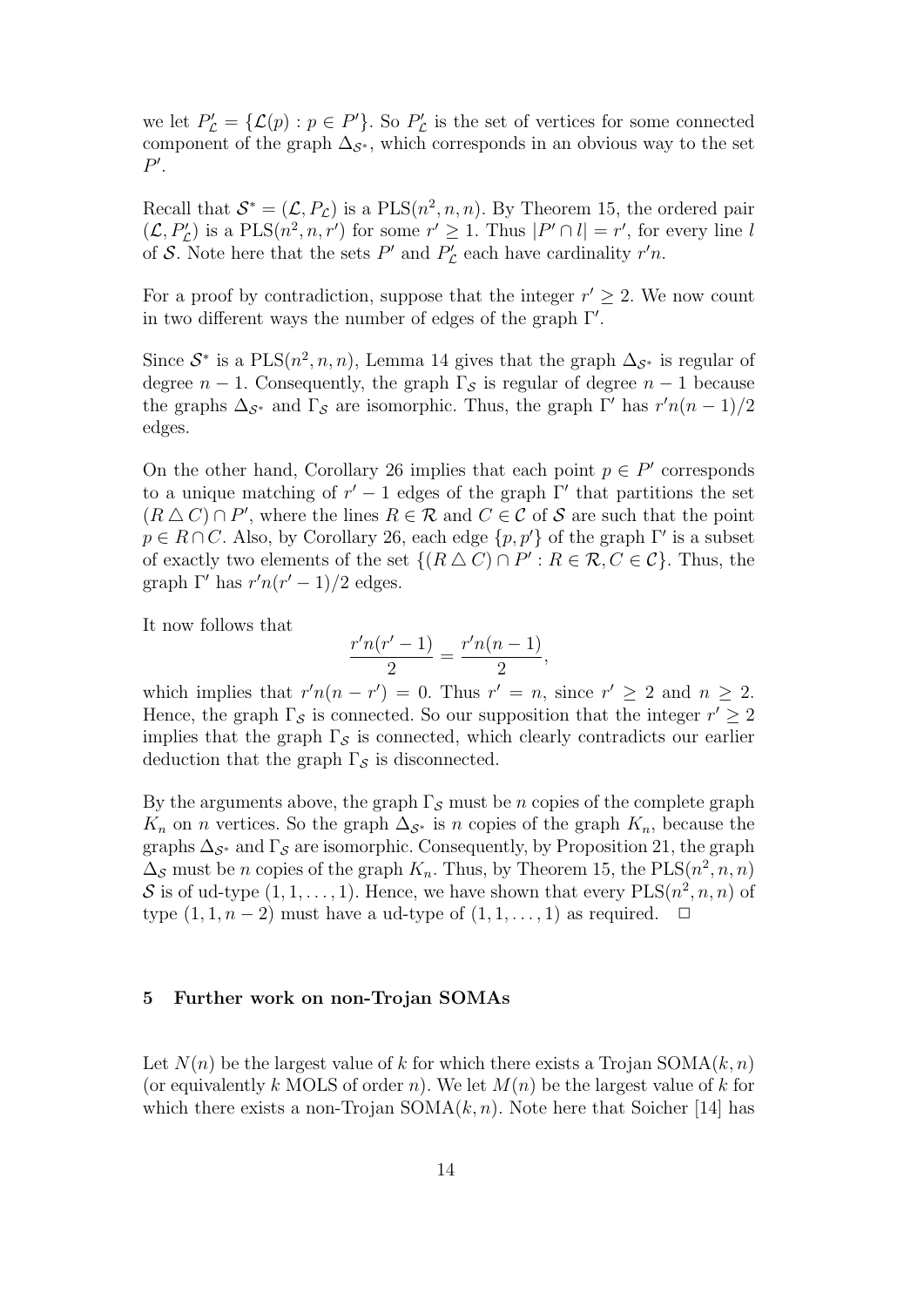shown that  $n \geq 5$  is a necessary condition for the existence of a non-Trojan  $SOMA(k, n).$ 

An easy upper bound for  $N(n)$  is that  $N(n) \leq n-1$ , for all n. We recall that equality holds, when  $n$  is a prime-power. A known lower bound is that  $N(n) \geq 2$ , for all  $n \geq 3$  such that  $n \neq 6$ .

R. A. Bailey [4] has shown that  $M(n) \leq n-2$ , for all  $n \geq 5$ . Theorem 2 improves this bound slightly by showing that  $M(n) \leq n-3$ , for all  $n \geq 5$ . The non-Trojan SOMA $(n-3, n)$ s displayed in Figures 2, 3 and 4 give that equality holds, at least when  $n = 5, 6, 7$ . So our result gives the best possible linear upper bound for  $M(n)$ . A known lower bound is that  $M(n) \geq 2$ , for all  $n \geq 5$ . This result is shown by the author in [1, Corollary 4.6.3.], and is based on joint with M. A. Ollis.

A great deal of research has gone into studying values and bounds for  $N(n)$ . However, relatively little research has gone into investigating similar notions for  $M(n)$ . In [1], we consider such values and bounds.

All the values of  $N(n)$  are known, when  $n \leq 9$ . Phillips and Wallis, in [12], have shown that  $M(6) = 3$ . Later, Soicher [15] has shown that  $M(5) = 2$  and  $M(6) = 3$ , by constructing many examples of SOMA $(k, n)$ s with  $n \leq 6$ . In [3] and in [1], we have shown that  $M(7) = 4$ ,  $M(8) \ge 4$  and  $M(9) \ge 5$ . By Theorem 2, we can easily show that  $4 \leq M(8) \leq 5$  and  $5 \leq M(9) \leq 6$ . So we come to the following problem:

**Problem 27** What are the values of  $M(8)$  and of  $M(9)$ ?

Soicher has shown that  $M(10) \geq 4$  and shown that  $M(14) \geq 4$ , in [14] and in [15] respectively. We have already mentioned (at the end of Section 1) that there exists no  $SOMA(8, 10)$ , no  $SOMA(9, 10)$ , no  $SOMA(12, 14)$  and no SOMA(13, 14). Thus  $4 \leq M(10) \leq 7$  and  $4 \leq M(14) \leq 11$ . Consequently, we ask the following problem:

**Problem 28** Is it possible to improve the upper bound of  $M(n) \leq n-3$ , for all  $n \geq 5$ ?

## Acknowledgements

The work in this paper makes use of results from my PhD thesis. I would like to thank my thesis supervisor Leonard H. Soicher for the motivational discussions on SOMAs and on partial linear spaces. I would also like to thank Donald Preece, and the referees, for their comments and their suggestions.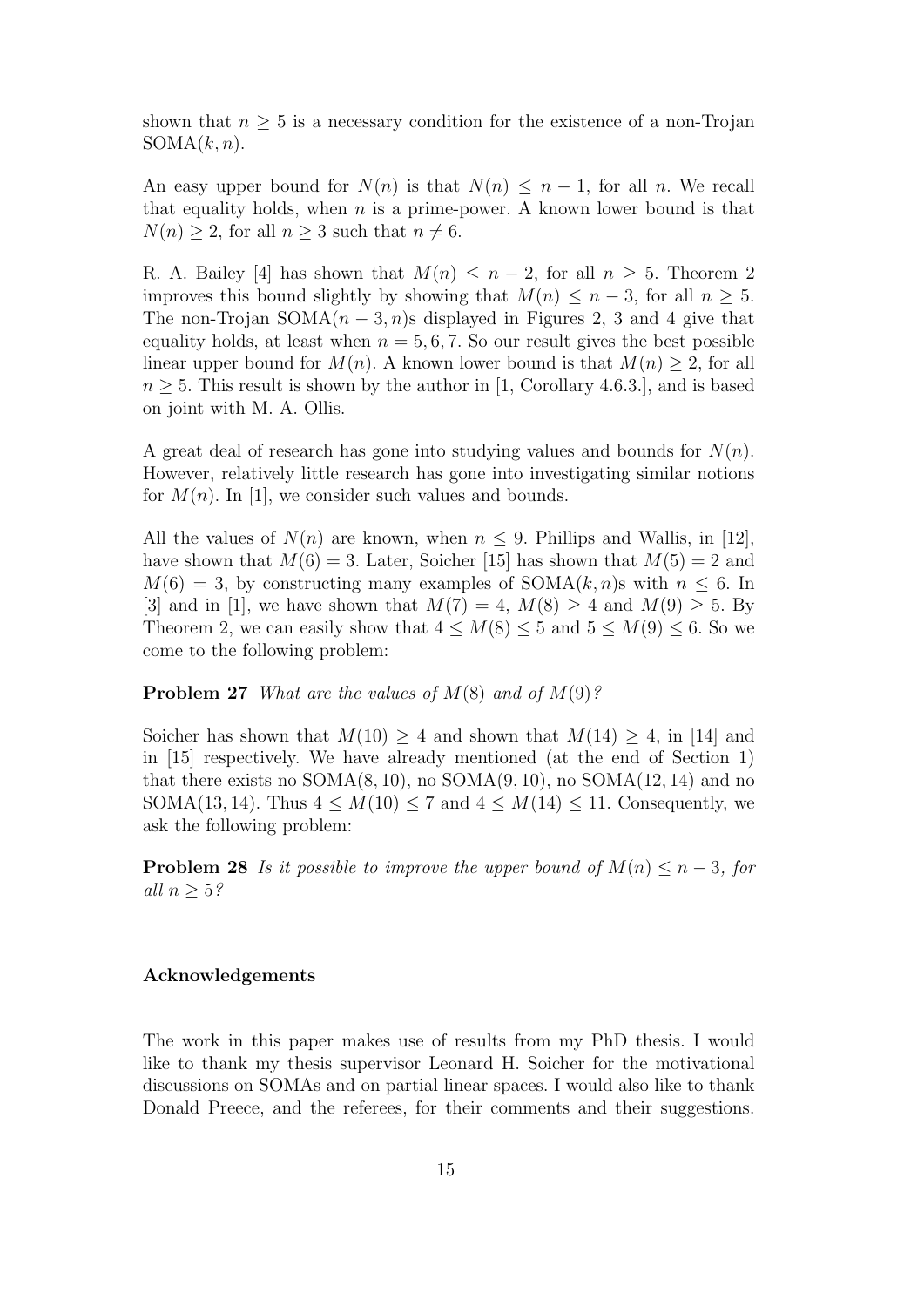Last but not least, I would like to acknowledge the support of all my family and all my friends.

## References

- [1] John Arhin, On the construction and structure of SOMAs and related partial linear spaces. Ph.D. Thesis, University of London, 2006.
- [2] John Arhin, On the structure of 1-designs with at most two block intersection numbers, Designs, Codes and Cryptography, v. 43 n. 2–3, p. 103–114, June 2007.
- [3] John Arhin, Further SOMA Update, http://www.maths.qmul.ac.uk/~arhin/soma/somas.html.
- [4] R. A. Bailey, An efficient semi-Latin square for twelve treatments in blocks of size two, Journal of Statistical Planning and Inference 26 (1990), 262– 266.
- [5] N. I. Biggs, Algebraic Graph Theory, Second Edition. Cambridge University Press, 1993.
- [6] E. F. Bricknell, A few results in message authentication, Congressus Numerantium 43 (1984), 141–154.
- [7] P.J. Cameron, British Combinatorial Conference Problem List, http://www.maths.qmul.ac.uk/~pjc/bcc/allprobs.pdf.
- [8] D. M. Cvetković, M. Doob and H. Sachs, Spectra of graphs, Theory and application, Second Edition. VEB Deutscher Verlang der Wissenschaften, Berlin, 1982.
- [9] C. Godsil and G. Royle, Algebraic group theory. Graduate Texts in Mathematics. Vol 201. Springer, 2001.
- [10] Y. J. Ionin and M. S. Shrikhande, Resolvable pairwise balanced designs, Journal of Statistical Planning and Inference 72 (1998), 393–405.
- [11] Y. J. Ionin and M. S. Shrikhande, Combinatorics of symmetric designs, New Mathematical Monographs 5, Cambridge University Press, 2006.
- [12] N. C. K. Phillips and W. D. Wallis, All solutions to a tournament problem, Congressus Numerantium, 114 (1996) 193–196.
- [13] S. S. Shrikhande, A note on mutually orthogonal Latin squares,  $Sankhy\bar{a}$ , A, 23 (1961), 115-116.
- [14] L. H. Soicher, On the structure and classification of SOMAs: generalizations of mutually orthogonal Latin squares, Electronic Journal of Combinatorics 6 (1999),  $\#\text{R}32$ , 15 pp.
- [15] Leonard H. Soicher, SOMA Update, http://www.maths.qmul.ac.uk/~leonard/soma/.
- [16] G. Tarry, Le problème des 36 officiers, CR Assoc. Franc. Avanc. Sci. Nat.,